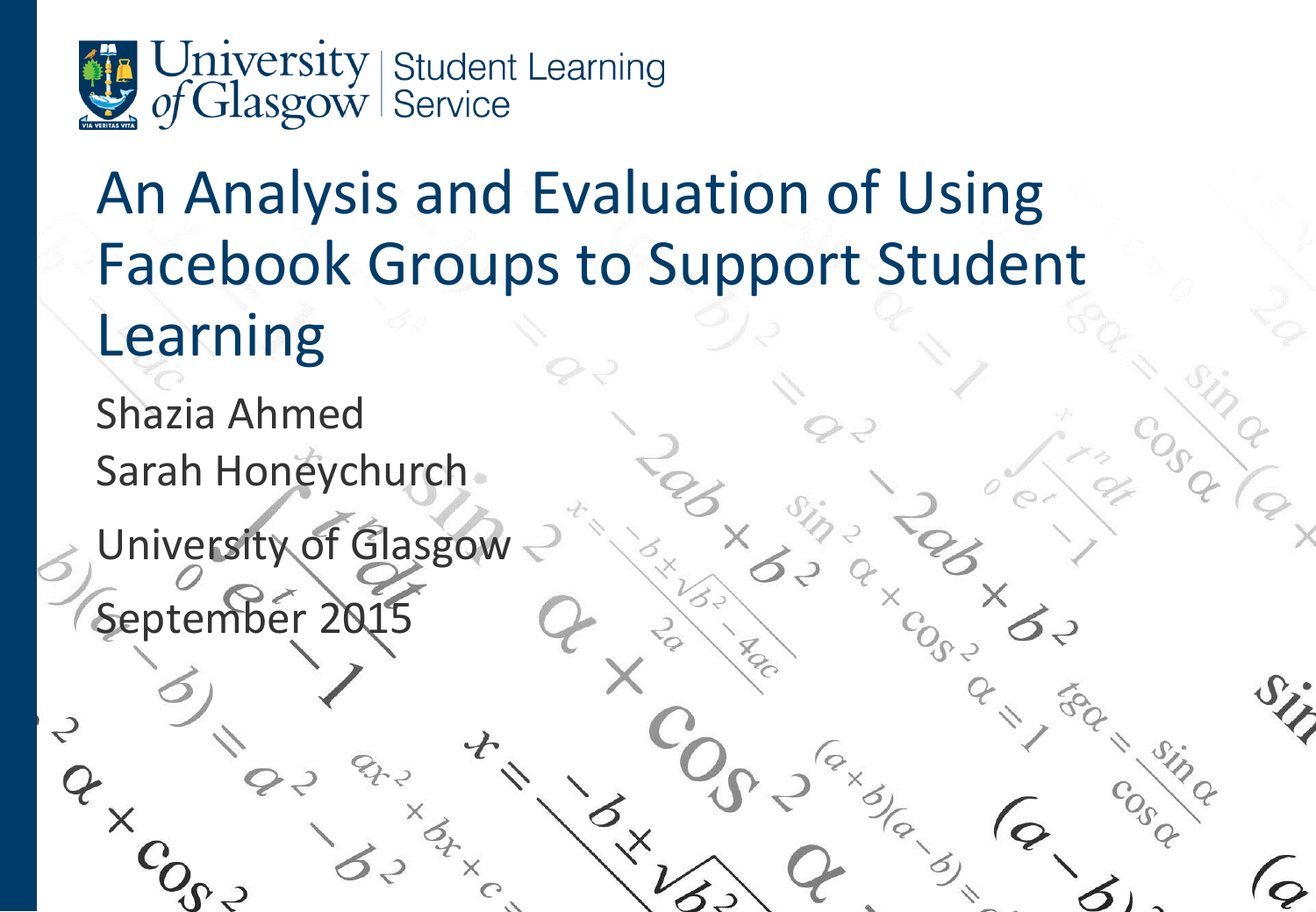

### Peer-Assisted Learning (PAL) introduced as a retention initiative for level 1:

• Maths and Computing Science

### Despite demand, very difficult to get students in the same place at the same time

- Large classes
- 3 subjects  $\Rightarrow$  timetabling problems
- Room bookings
- Expense
- Students commute/have part-time jobs/other responsibilities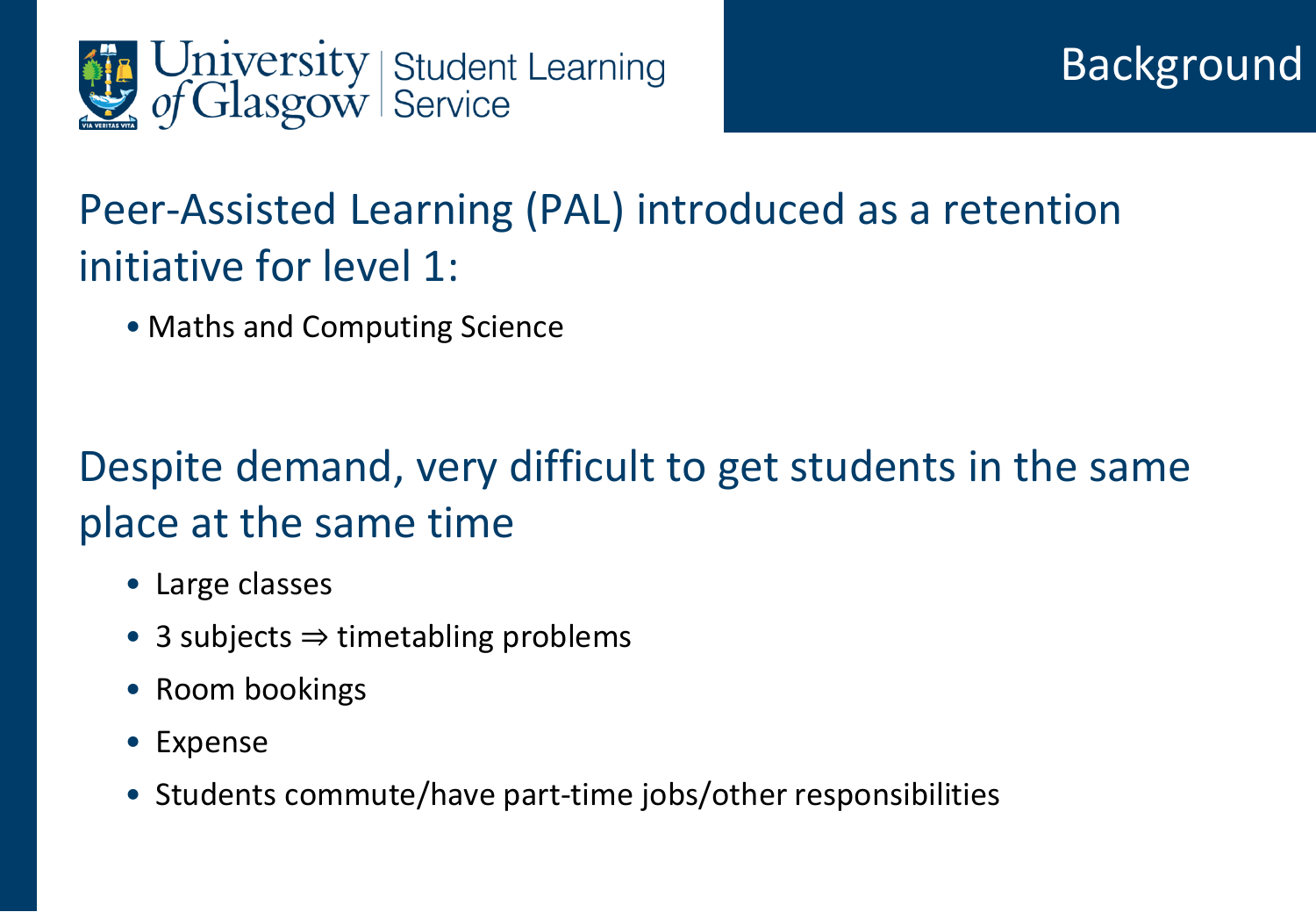

#### Virtual PAL using Facebook/Moodle

### Looking at the Digital Natives survey 2011 (2065 respondents)

- 97.6% have a Facebook account that they access at least once a month
- 96.8 % at least once a week
- 89.2% at least once a day

#### Started with what we knew (Maths & CS)!

### Model

- Closed groups
- Initiated and moderated by 2 members of (support) staff
- Senior students invited to join to make it more like traditional PAL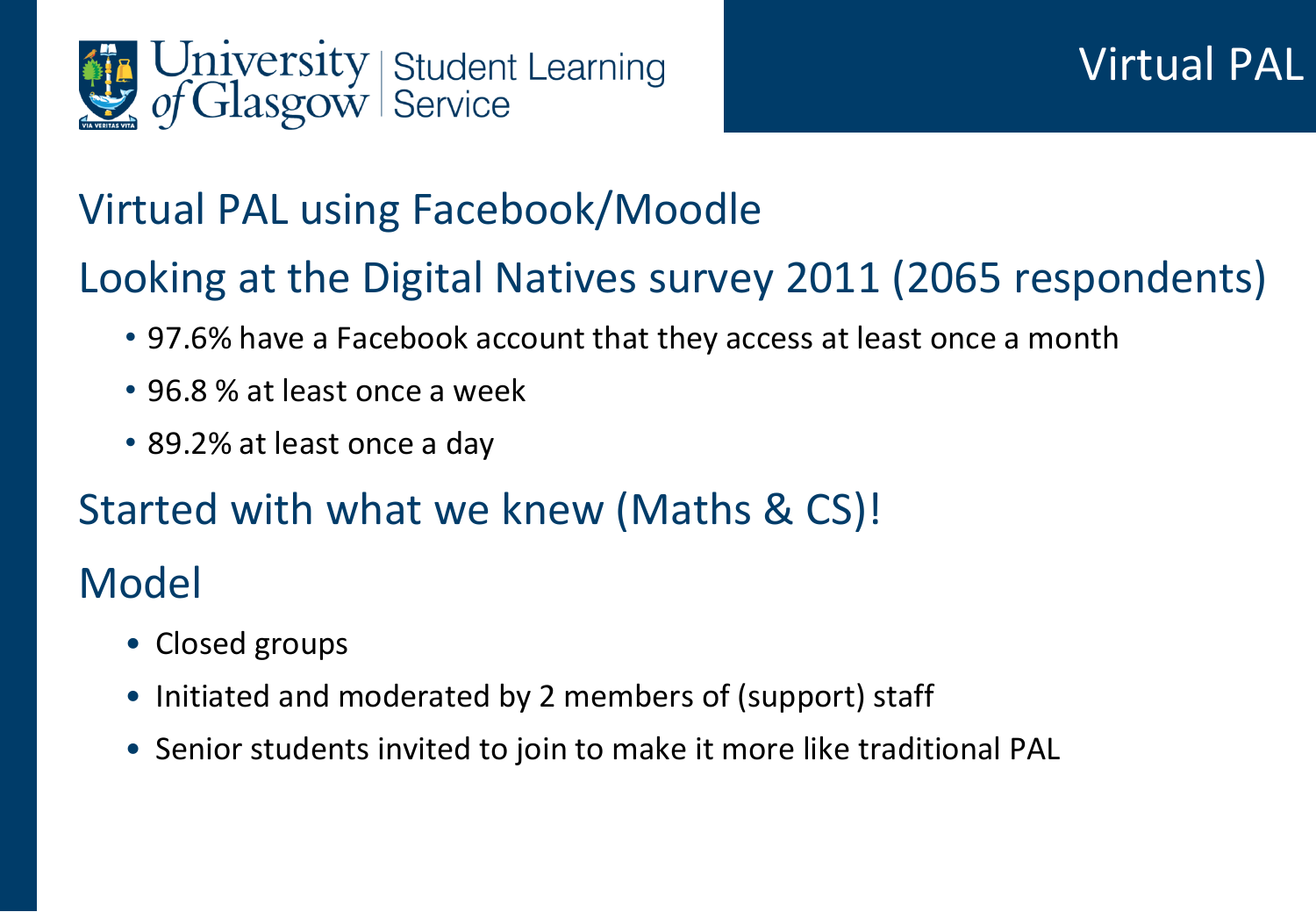

### **Benefits**

#### Academic and social interaction

Sharing resources

### Always available (including during holidays)

- No need to wait for next week's session/tutorial
- Can come back to old threads later
- Very quick responses
- Everyone has equal voice

Staff interaction with one student but seen (or liked) by many

Clear articulation forced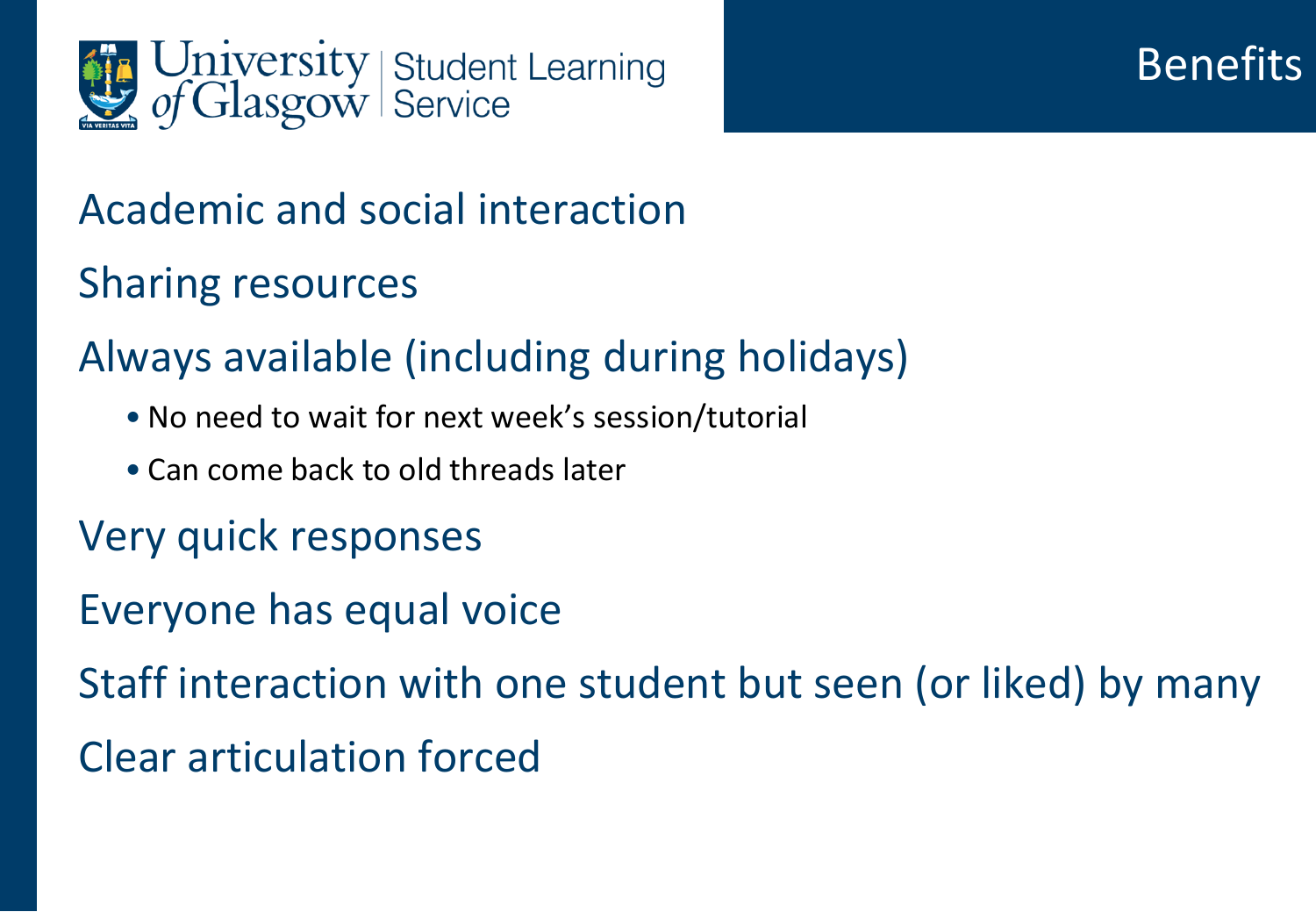

### The Empire Expands

#### Due to success:

- Groups renamed and rolled over to level 2
- New groups created for level 1 Maths and Computing
- Introduced groups for level 1 Physics/Astronomy and Engineering

#### Eventually:

- Entrants Group introduced two years ago
- Groups introduced for all subjects in College of Science & Engineering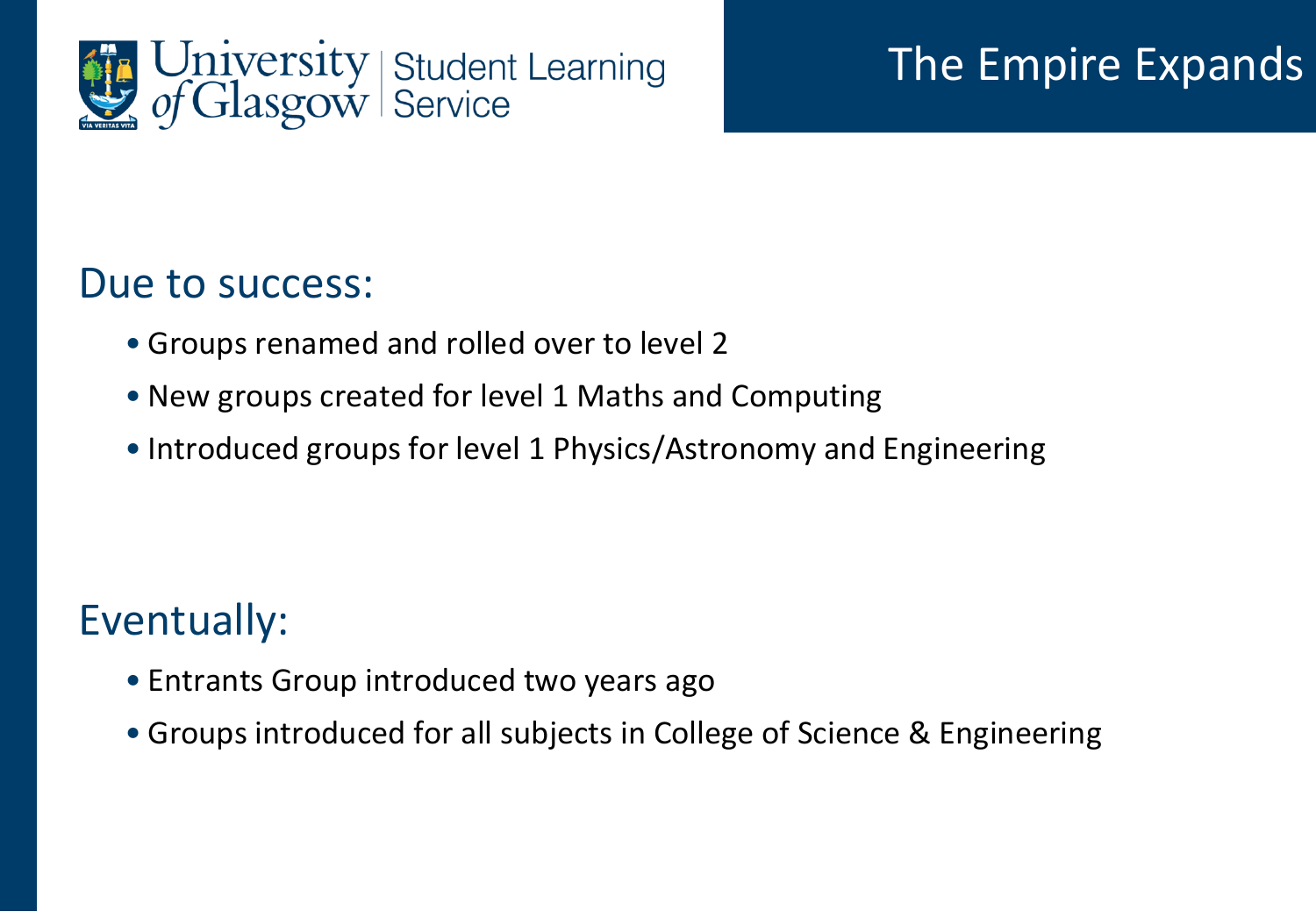

### Pre-entry Facebook group for College of Science and Engineering (CoSE)

- Conversations with each other and senior students
- Become acquainted with Effective Learning Adviser for CoSE and Maths Adviser
- Ask questions (related to course or UoG generally)
- Access to resources prior to starting level 1 (MathCentre Algebra Refresher, Sample Skills Test, reading lists…)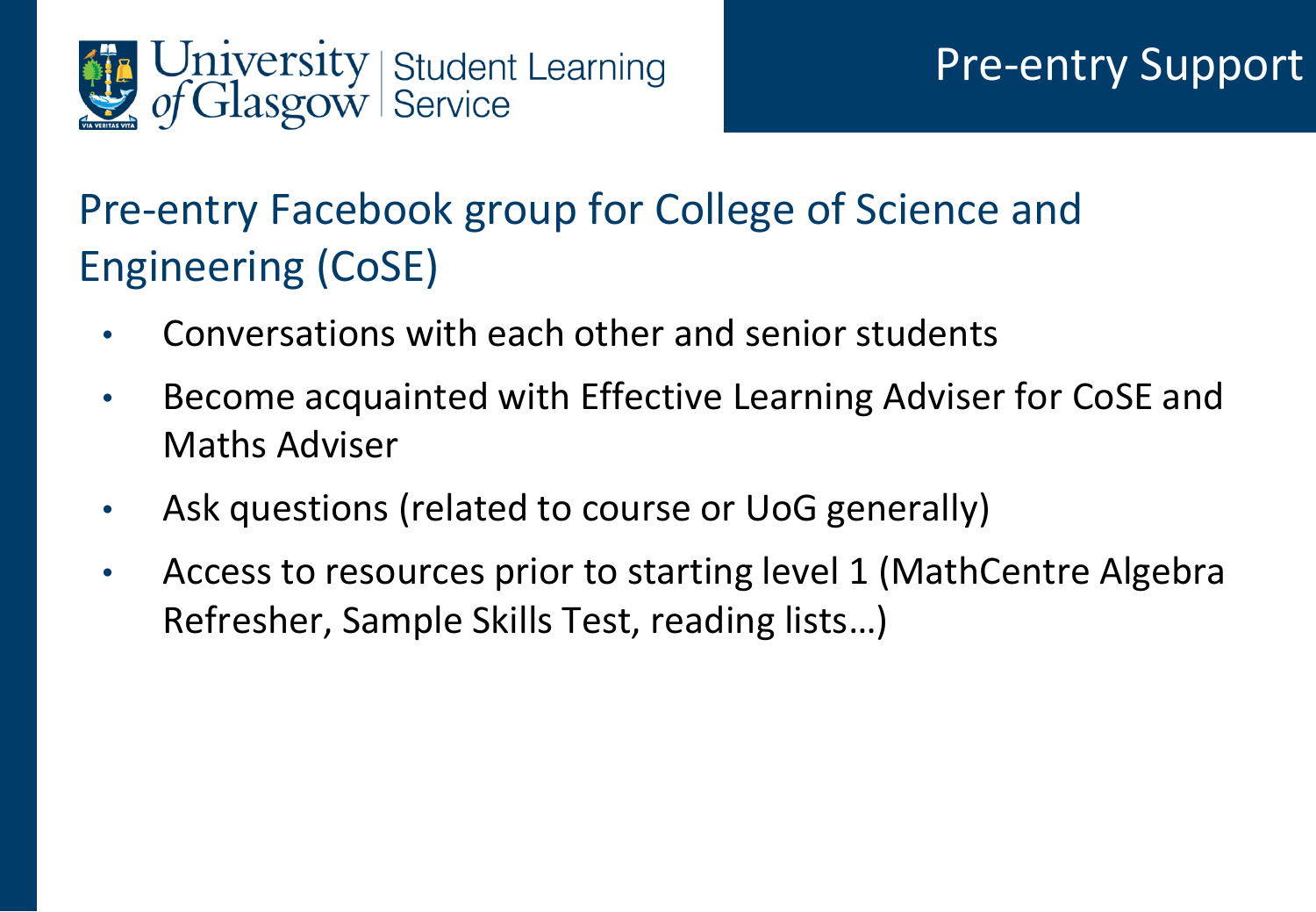

Check every day!

August – setting up new groups, renaming old groups, posting messages in old groups etc. takes around half a day

September – invite new students and senior students to join groups

New groups require more input initially but plenty of senior-student help available. Bank of posts useful to have

Senior groups need very little input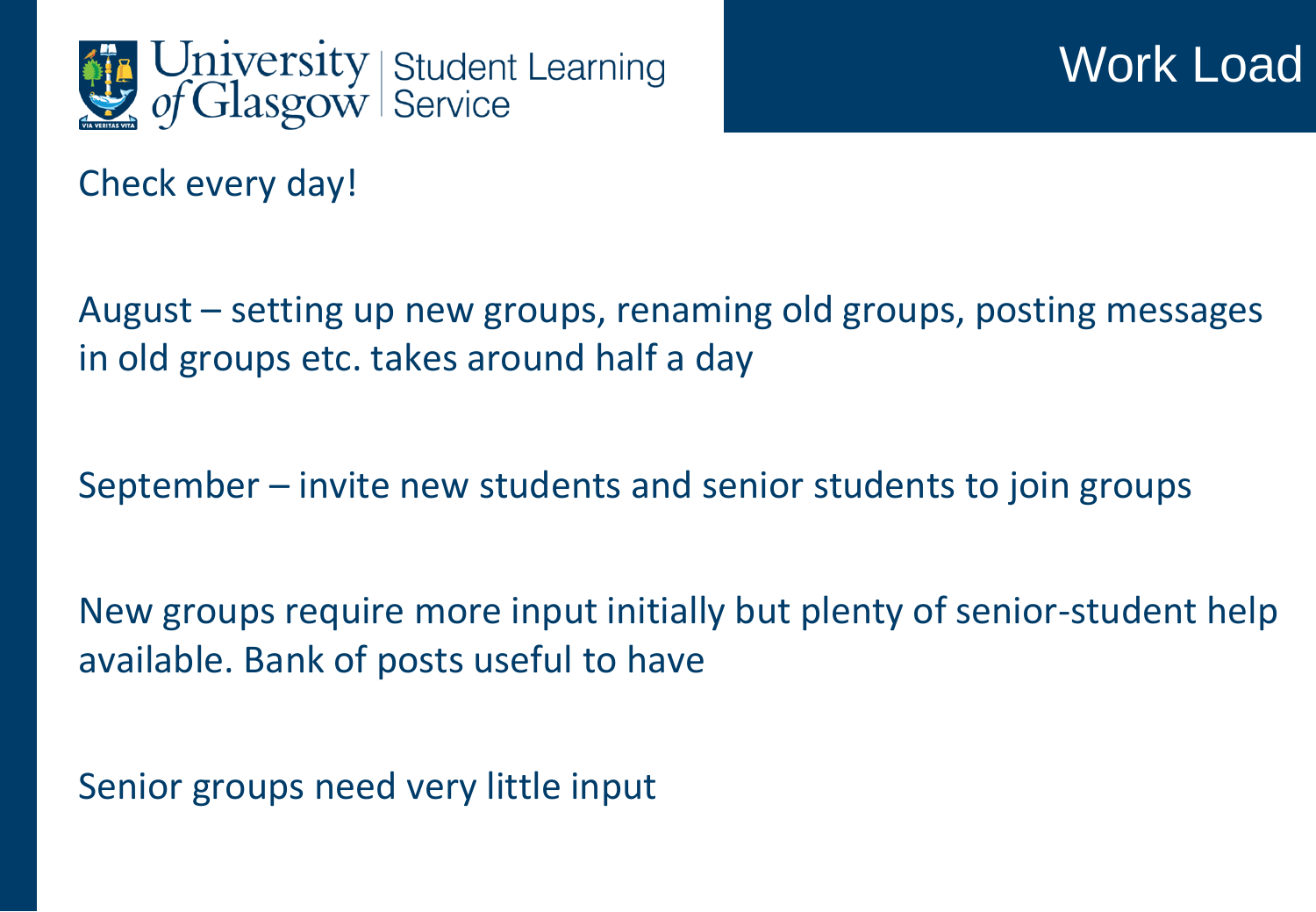

### The process

#### Over 40 groups in College of Science & Engineering



August 2015: rename all level 2 groups to level 3, all level 1 to 2, set up new level 1 groups.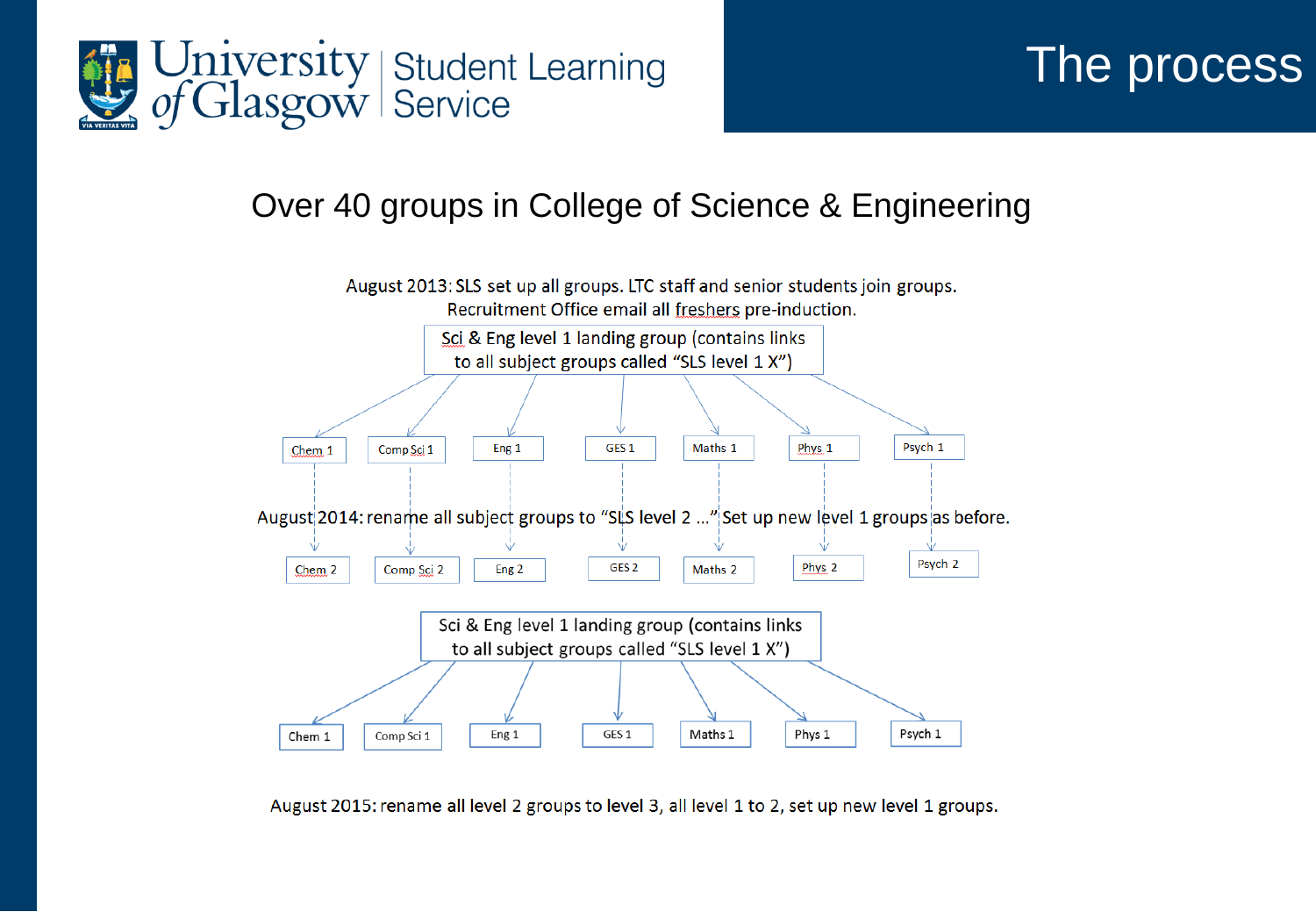

### **Visualisation**

#### Entrants Group 2013-14



Over 700 members in group 18 communities within group Average path length  $= 2.98$ Diameter  $= 7$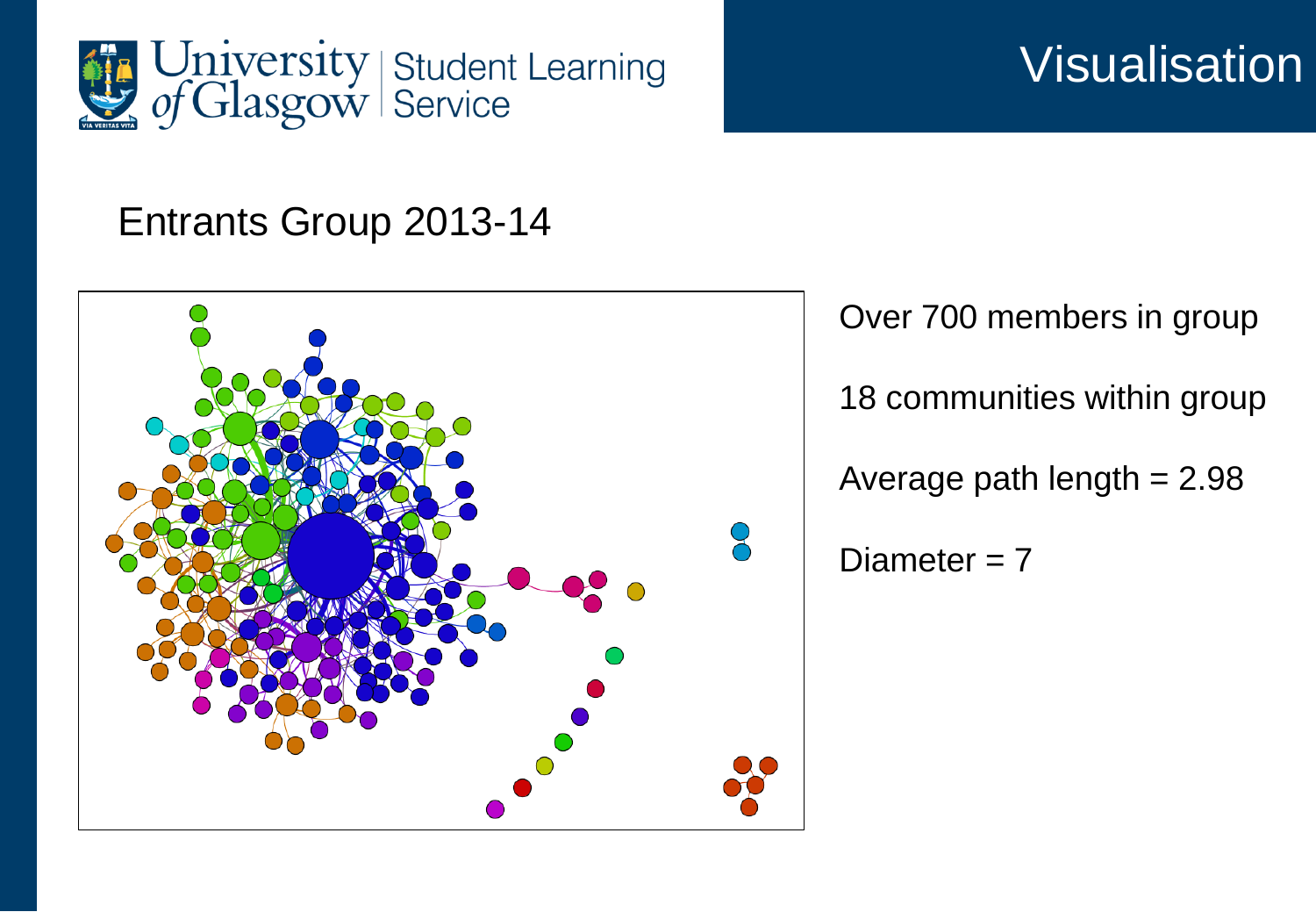

Current level 5 Maths and CS students/mostly Graduates

First ever cohort where Facebook groups 'formally' introduced

Questionnaire sent to all level 4 Maths and Computing students about how they had used Facebook groups over the four years

100 responses received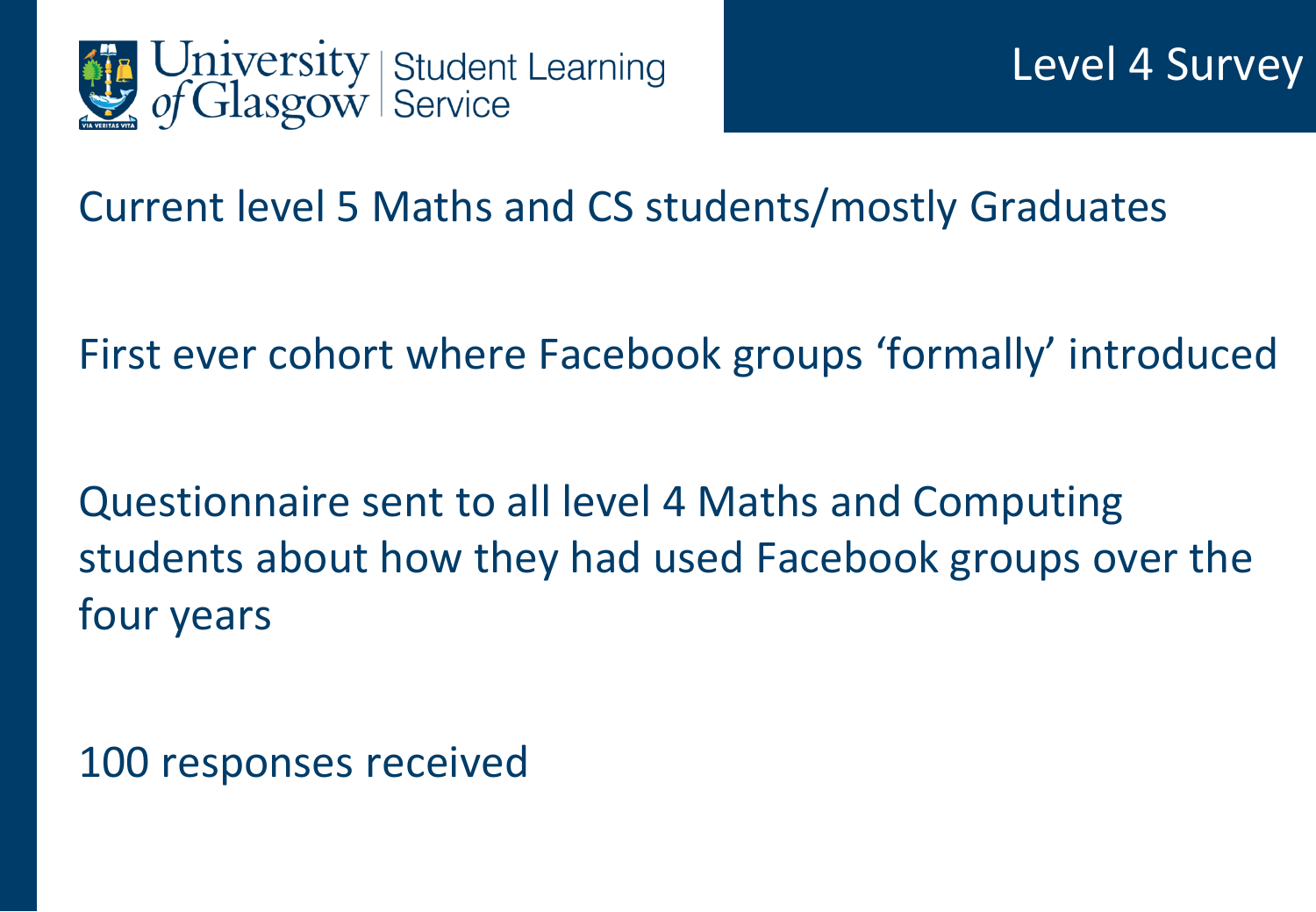

### Most students joined groups in 1<sup>st</sup> year. Another spike in 3<sup>rd</sup> year (Honours class)

- 90% of Computing
- 75% of Maths

#### Reason for not joining was:

- "didn't know about them"
- "don't use Facebook"
- with one person specifying that they don't use Facebook for university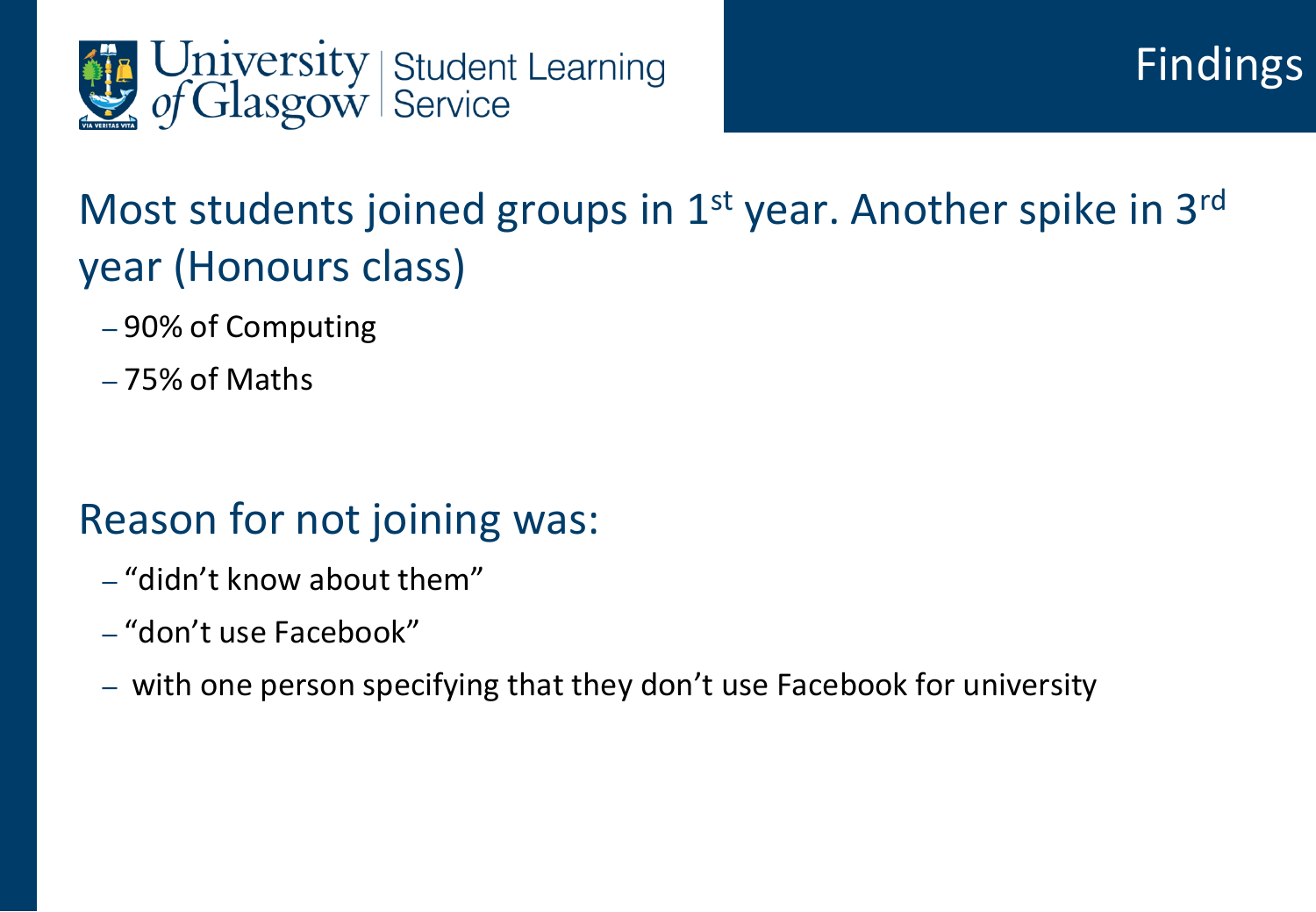



Students said they **posted** questions/items of interest or **initiated** discussions anything between once a week and once a day, they **respond** to questions/discussions more often and **read** the discussions very regularly

Students found the groups helpful both academically and socially, with somewhat higher score for 'academically'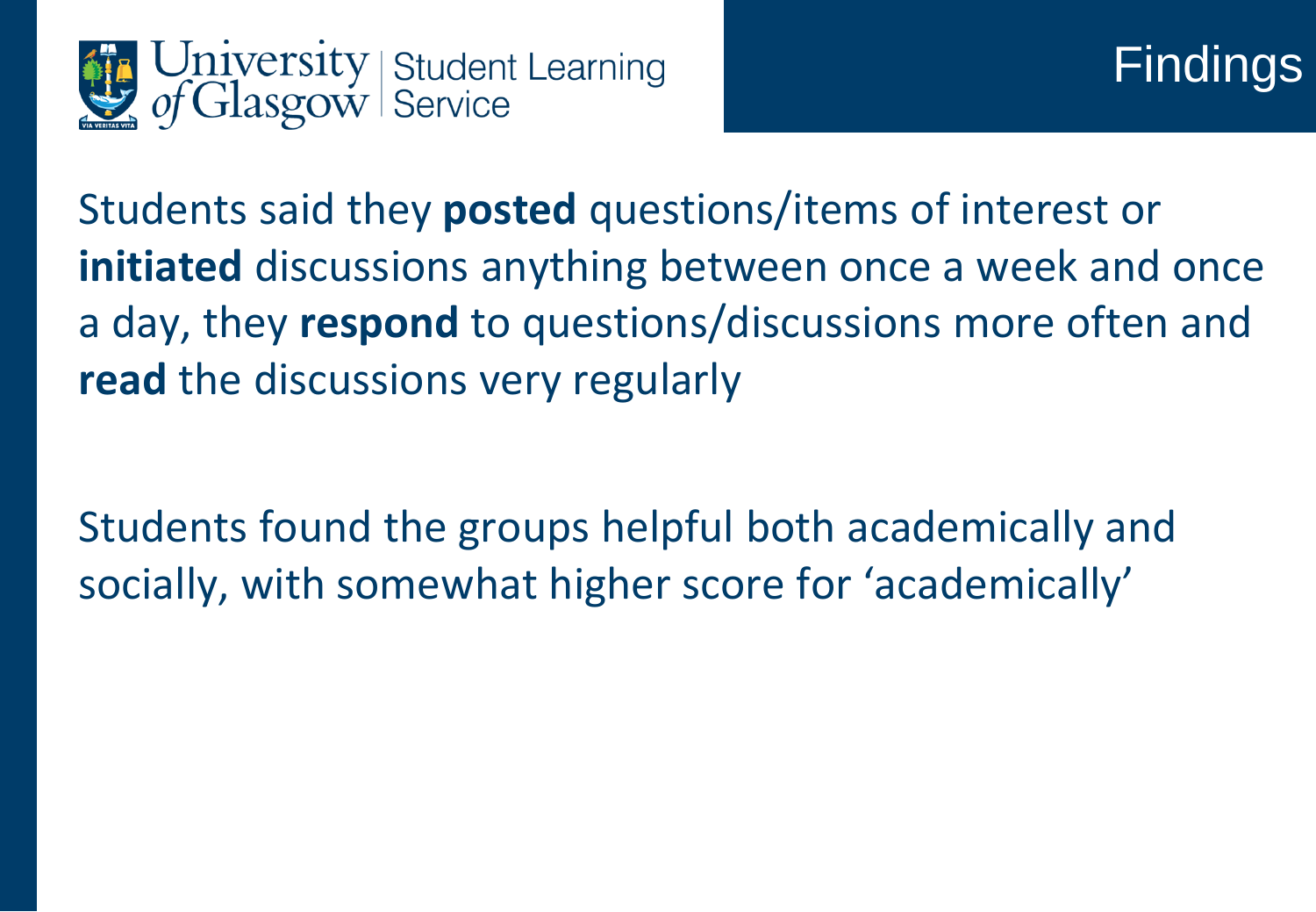

*…typos in notes/exercises identified*

Course related discussions, revision help and useful resource sharing

*Good method of sharing info/asking questions without having to irritate lecturers*

Posting MacSoc (social) events

*A good way to create a community from a large cohort of students. Really good that it didn't become cluttered with trivia and non-group related matters*

I am very grateful for the groups, I think our year was the first to have them and it really did help having people to talk to

*Would like it if the Facebook groups were more heavily used, like information about them could be given in the introductory lecture to increase the number of students actively using it. The Facebook groups have been really useful though and Shazia regularly responds to students which is great!*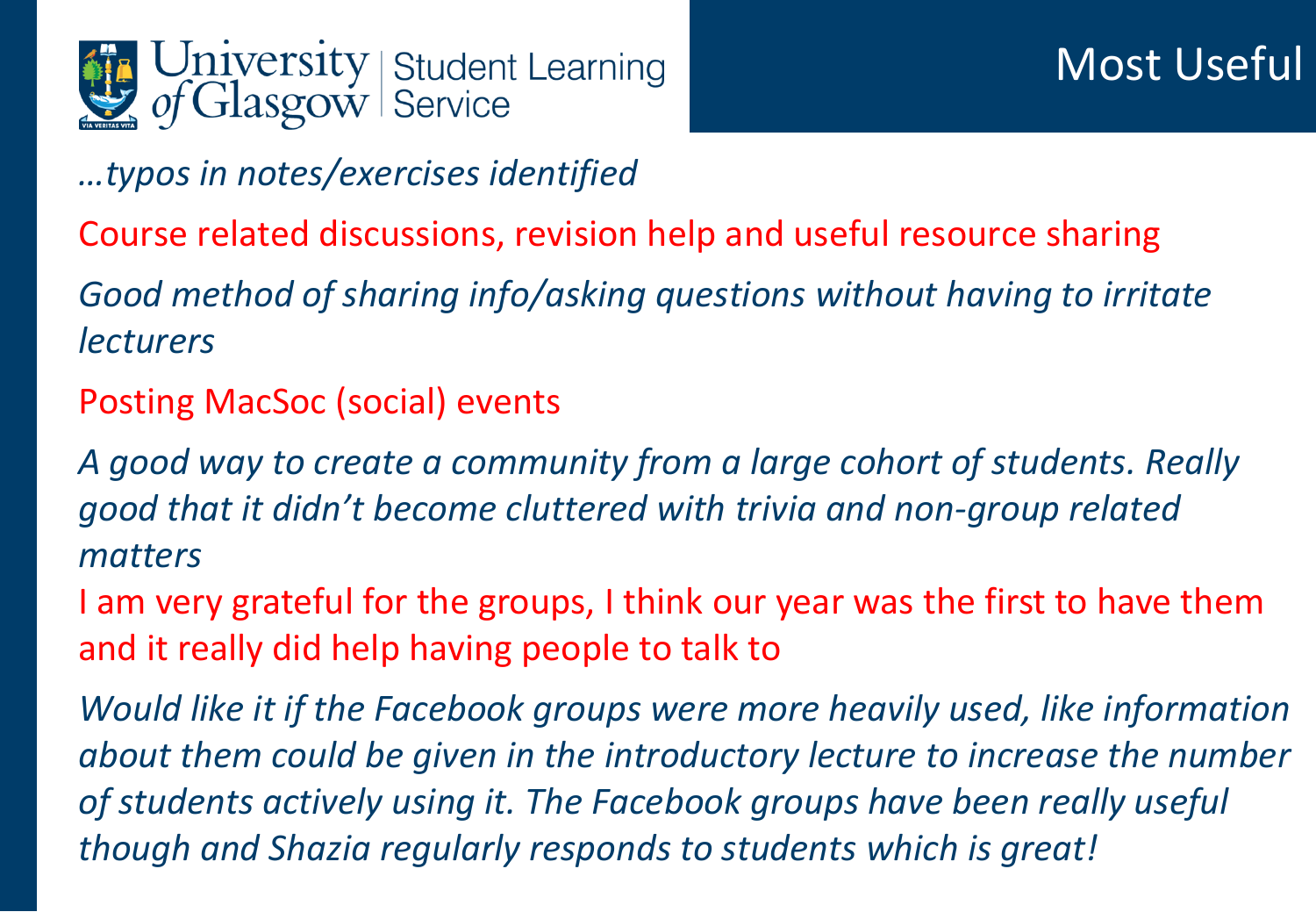

Dear Shazia and Sarah,

It annoys me that I might be missing out on interesting discussions. I think that it is great to encourage learning and to discuss mathematics.

However, I refuse to use Facebook. Moreover, I don't think Facebook is the correct place for discussing mathematics - University is the correct place.

I don't want my university experience to become part of Facebook.

Kind Regards

Anon